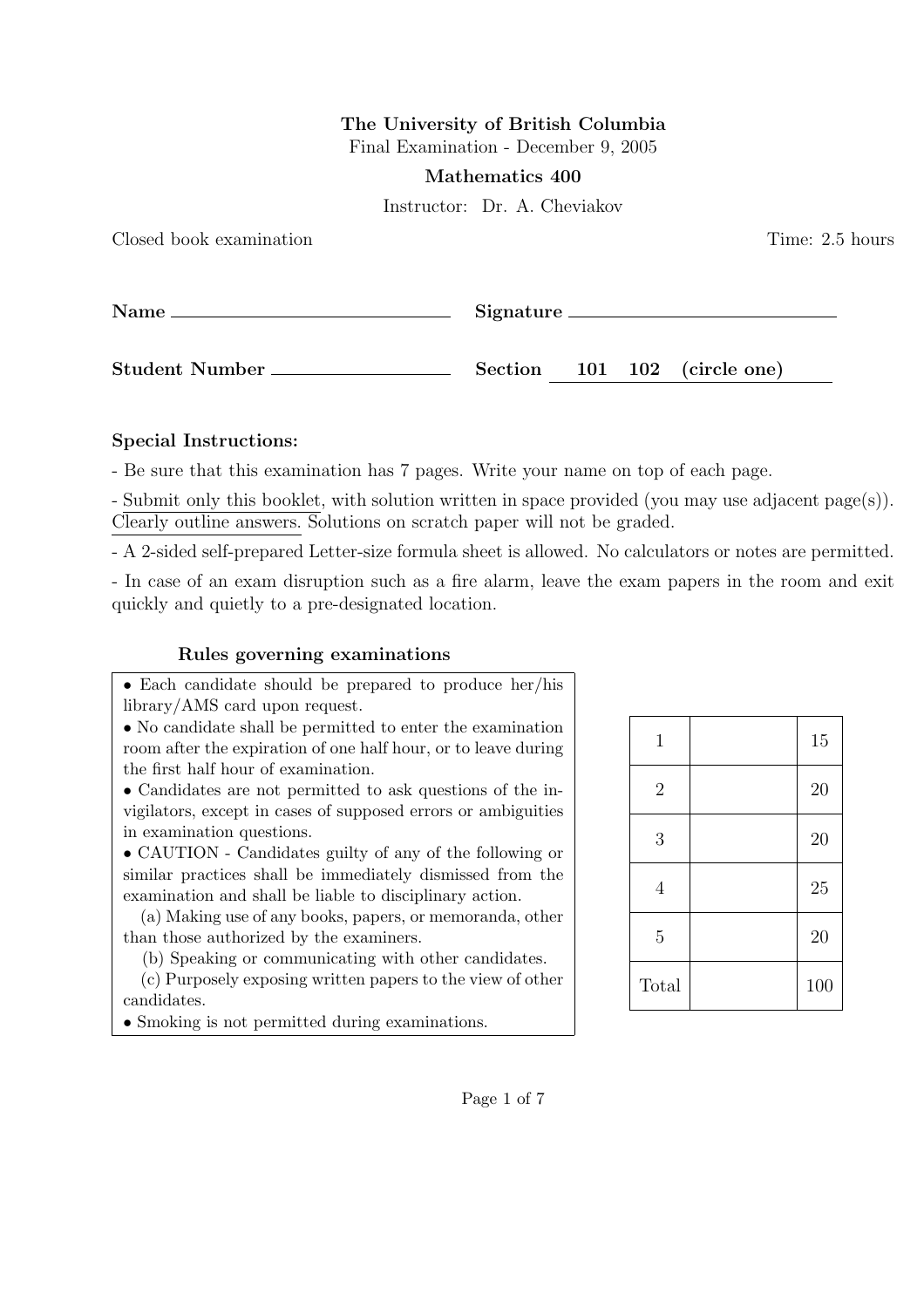## [15 pts] Problem 1.

Find the solution  $y(x, t)$  of the nonlinear PDE problem

$$
y_t + (1 - 3y^2)y_x = 0 \quad -\infty < x < +\infty, \quad t > 0
$$
\n
$$
y(x, 0) = \begin{cases} \sqrt{2/3}, & x < 0; \\ 0, & x > 0. \end{cases}
$$

Provide a plot showing characteristics.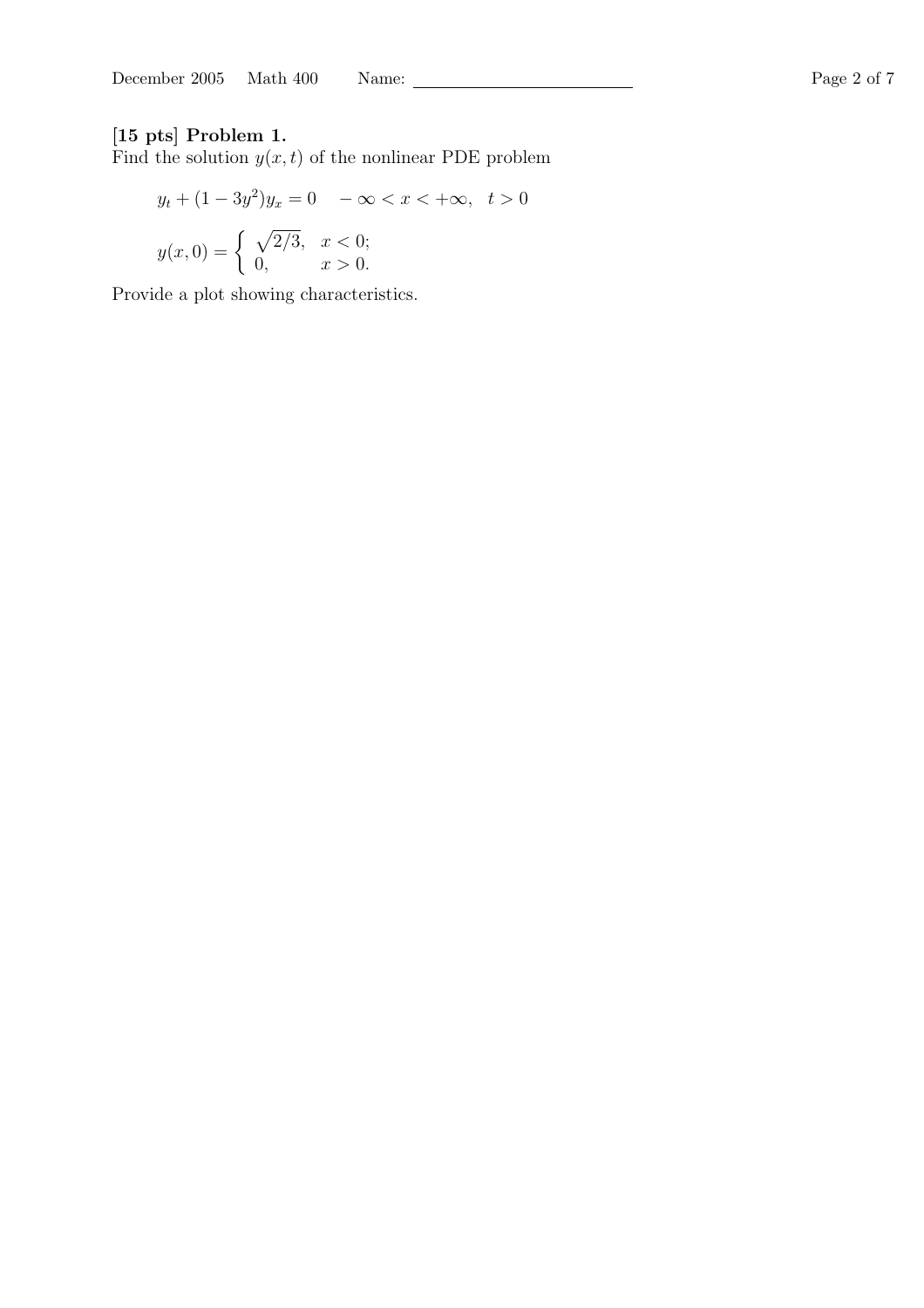[20 pts] Problem 2. Consider a 2-dimensional problem in polar coordinates:

$$
u_{tt}(r, \phi, t) = c^2 \Delta u(r, \phi, t), \quad 0 < r < a, \quad 0 \le \phi \le \pi/6, \quad t > 0; \\
u(a, \phi, t) = u(r, 0, t) = u(r, \pi/6, t) = 0, \\
u(r, \phi, 0) = f(r, \phi), \quad u_t(r, \phi, 0) = 0.
$$
\n
$$
(1)
$$

Here  $a > 0, c > 0$  are constants.

(i) Draw the domain. Solve using separation of variables, to determine the membrane position  $u(r, \phi, t)$  for all  $t > 0$ .

(ii) Write down natural frequencies of oscillations.

(iii) The above equation (1) is a particular case  $(A(r, \phi) = c^2, B(r, \phi) = 1)$  of a more general linear equation

$$
u_{tt}(r,\phi,t) = \frac{1}{B(r,\phi)} \text{div}[A(r,\phi) \text{ grad } u(r,\phi,t)].
$$
\n(2)

Separate variables in this equation. Write the eigenvalue problem for the spatial part (use same boundary conditions as for (1) above.)

- Under what conditions on  $A(r, \phi), B(r, \phi)$  does this eigenvalue problem have a basis of eigenfunctions?
- State the orthogonality condition for the eigenfunctions.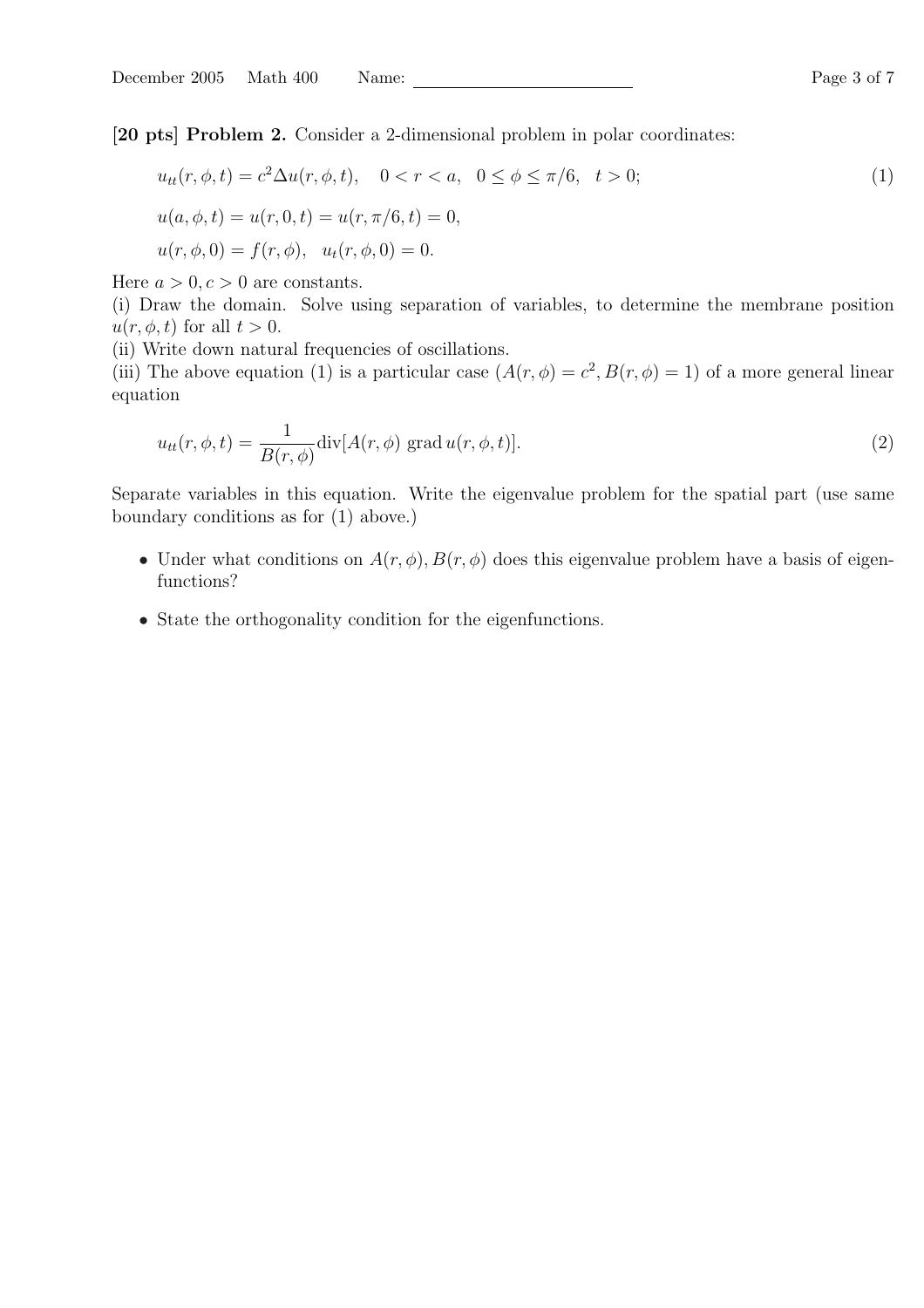[20 pts] Problem 3. Consider heat conduction problem in a 2D infinite strip of width H.

$$
u_t = k(u_{xx} + u_{yy}), \ \ 0 < y < H, \ -\infty < x < +\infty, \ \ t > 0
$$

$$
u_y(x, 0, t) = u_y(x, H, t) = 0, \quad u(x, y, 0) = f(x, y).
$$

Here  $u(x, y, t)$  is temperature, and  $f(x, y)$  a smooth function absolutely integrable in the strip. (i) Solve the problem to find  $u(x, y, t)$  for  $t > 0$ .

- (ii) Find the equilibrium heat distribution as  $t \to \infty$ .
- (iii) Find the exact form of the solution, if  $f(x, y) = e^{-x^2} \sin(2\pi y/H)$ .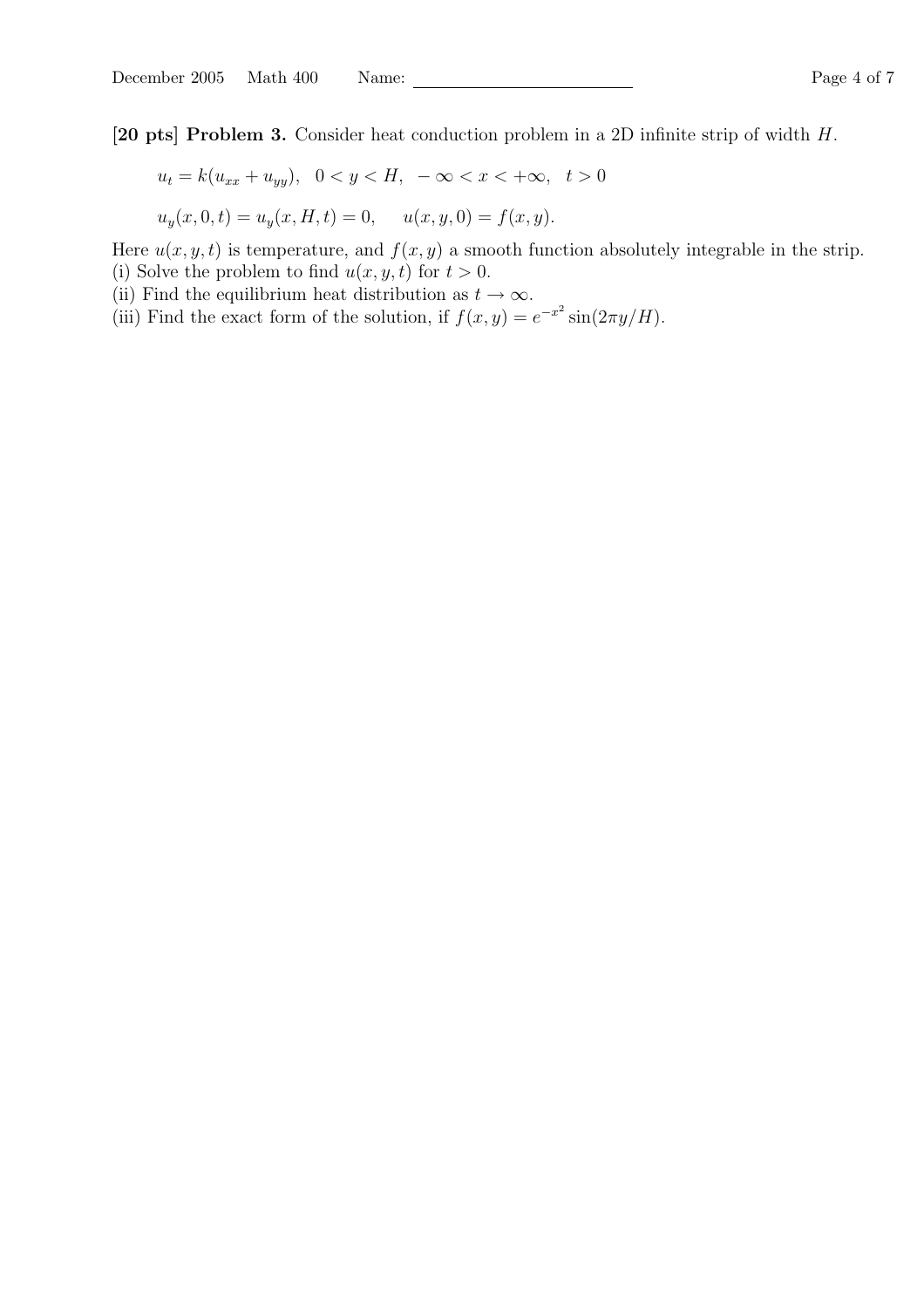[25 pts] Problem 4. Consider the Linear Telegraph Equation problem:

$$
u_{xx}(x,t) = \alpha u_{tt}(x,t) + \beta u_t(x,t) + \gamma u(x,t), \quad x > 0, \ t > 0
$$
  

$$
u(0,t) = f(t), \quad u(x,0) = u_t(x,0) = 0.
$$

Here  $\alpha, \beta, \gamma \geq 0$  are constants.

This PDE problem describes electromagnetic signal transmission along a semi-infinite cable;  $x$  is a coordinate along the cable, and  $t \geq 0$  time.  $u(x, t)$  is bounded for all  $x, t > 0$ .

(i) Find the Laplace transform (in time)  $U(x, s)$  of the solution  $u(x, t)$ .

(ii) Suppose  $\beta^2 = 4\alpha\gamma$ . Find the solution  $u(x, t)$ . Write it in the form that explicitly contains necessary Heaviside function(s).

(iii) Verify by substitution that your solution satisfies the initial-boundary value problem.

(iv) Specify another set of constants  $\alpha, \beta, \gamma$  ( $\beta^2 \neq 4\alpha\gamma$ ), for which the solution  $u(x, t)$  can be explicitly found. Find it.